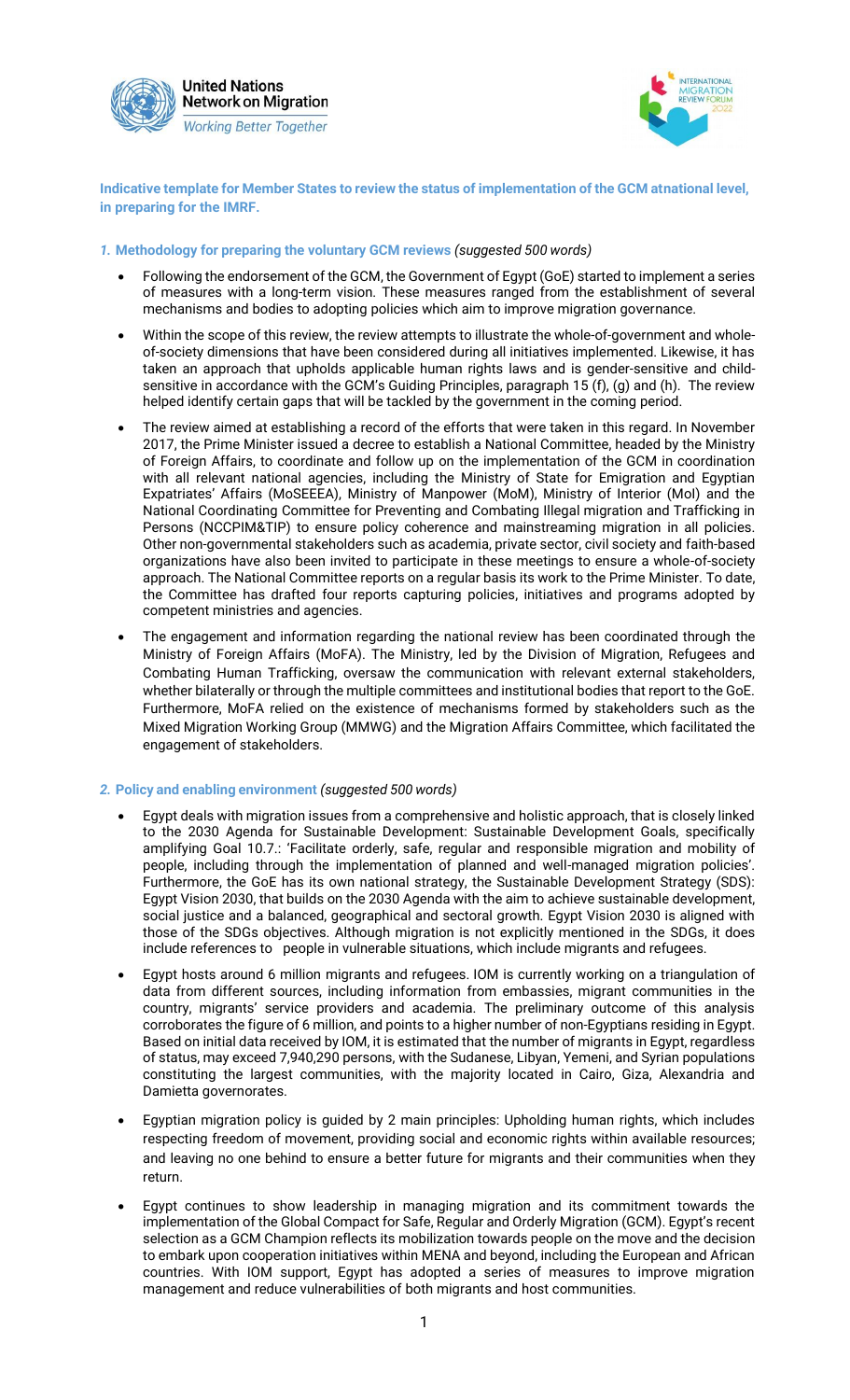- The GoE also strengthened mechanisms for collecting disaggregated, timely and reliable data in line with the SDG 10: Reduced inequalities and GCM Objective 1: in order to enhance the availability of migration-related data that can support the creation of evidence-based policies and strategies.
- Regarding COVID-19 impact and response measures, migrants have faced challenges due to the unprecedented crisis for both individuals and institutions. Accordingly, the GoE undertook a series of measures to alleviate pressure on migrants. Some examples are the provision of medical services on an equal footing with Egyptians and applying flexible measures with regard to visa expiration dates, which falls under objective 4 of the GCM: Ensure that all migrants have proof of legal identity and adequate documentation and objective 5: enhance availability and flexibility of pathways for regular migration. Moreover, the national vaccination plan against COVID-19 included migrants, and the designated website provides the services in both Arabic and English.
- The GoE has, in the last four years, addressed issues related to mobility at the regional and international levels, and emphasized the linkages between humanitarian-development and peace nexus. These international fora included: the Regional Conference on the Global Compact for Safe, Orderly and Regular Migration 'Implementation and Policy Implications for the Arab Region' in Cairo on the 3rd and 4th of December 2019; the first and second editions of Aswan Forum for Sustainable Peace and Development held in 2019 and 2020 that discussed forced displacement and migration governance among the topics covered and the Pan-African Forum on Migration (PAFOM) that was hosted in Cairo in September 2019.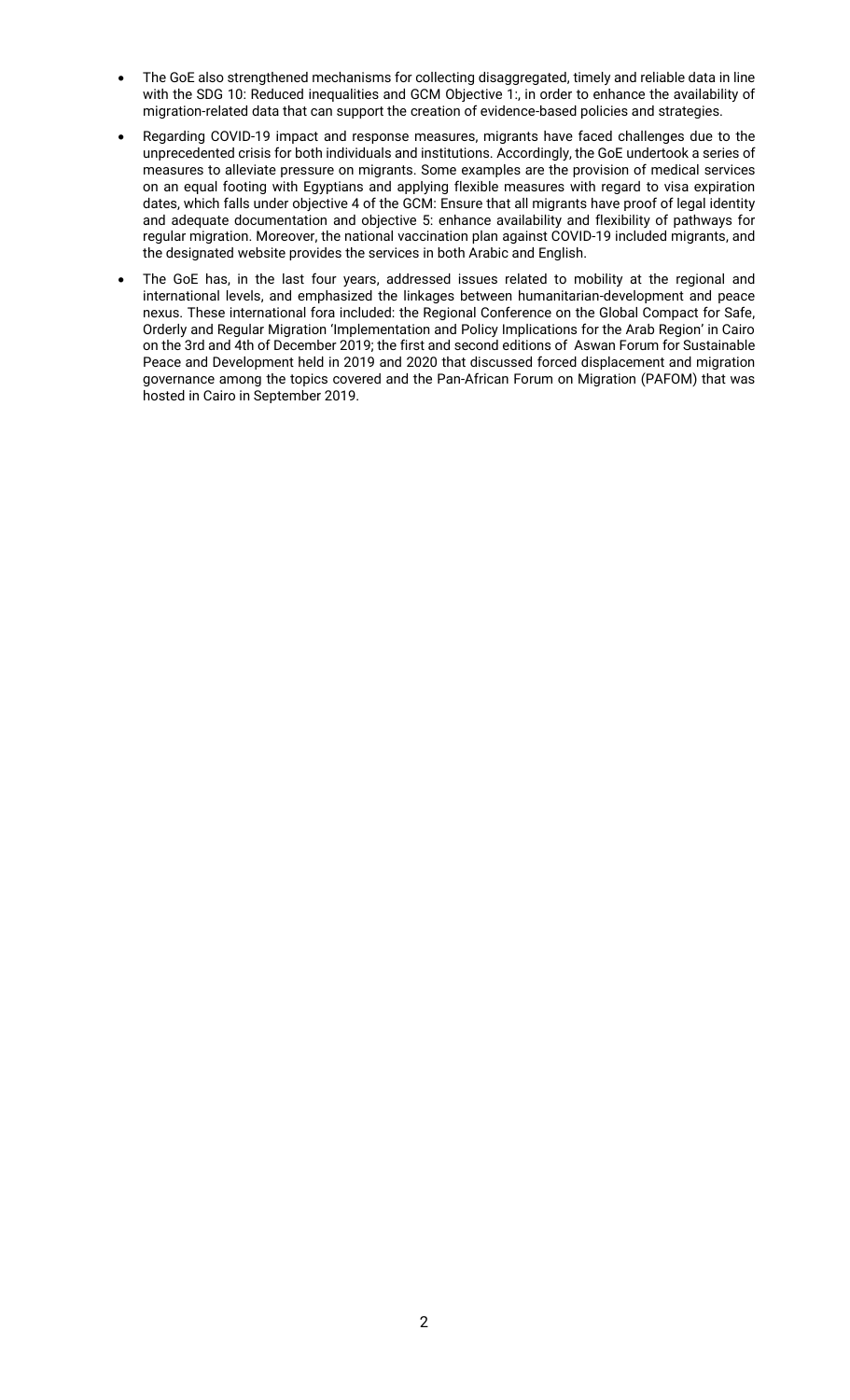# **ACRONYMS**

| <b>AU HoAI</b>          | African Union-Horn of Africa Initiative on Human Trafficking and<br><b>Smuggling of Migrants</b>                   |
|-------------------------|--------------------------------------------------------------------------------------------------------------------|
| <b>AVRR</b>             | Assisted Voluntary Return and Reintegration Programme                                                              |
| <b>CAPMAS</b>           | <b>Central Agency for Public Mobilization and Statistics</b>                                                       |
| <b>EGC</b>              | Egyptian- German center for reintegration                                                                          |
| <b>ETF</b>              | <b>Egyptian Tourism Federation</b>                                                                                 |
| <b>Khartoum Process</b> | <b>EU-Horn of Africa Migration Route Initiative</b>                                                                |
| <b>FRONTEX</b>          | <b>European Border Control Agency</b>                                                                              |
| <b>FEI</b>              | <b>Federation of Egyptian Industries</b>                                                                           |
| <b>GCM</b>              | Global Compact for Safe, Regular and Orderly Migration                                                             |
| <b>GFMD</b>             | <b>Global Forum on Migration and Development</b>                                                                   |
| <b>GoE</b>              | <b>Government of Egypt</b>                                                                                         |
| <b>HIV</b>              | Human immunodeficiency virus                                                                                       |
| <b>ITEPA</b>            | International Training Centre at the Egyptian Police Academy                                                       |
| <b>ISCMs</b>            | <b>Inter-State Consultation Mechanisms</b>                                                                         |
| <b>IADC</b>             | <b>Italian Agency for Development Cooperation</b>                                                                  |
| <b>MDAU</b>             | <b>Migration Data Analysis Unit</b>                                                                                |
| <b>MRU</b>              | <b>Migration Research Unit</b>                                                                                     |
| <b>MMWG</b>             | <b>Migration Working Group</b>                                                                                     |
| <b>MoETE</b>            | Ministry of Education and Technical Education                                                                      |
| <b>MoSEEA</b>           | <b>Ministry of Emigration and Expatriate Affairs</b>                                                               |
| <b>MoFA</b>             | <b>Ministry of Foreign Affairs</b>                                                                                 |
| <b>MoHP</b>             | Ministry of Health and Population                                                                                  |
| <b>Mol</b>              | Ministry of Interior                                                                                               |
| <b>MoM</b>              | <b>Ministry of Manpower</b>                                                                                        |
| <b>MoSS</b>             | <b>Ministry of Social Solidarity</b>                                                                               |
| <b>MoSEEEA</b>          | Ministry of State for Emigration and Egyptian Expatriates' Affairs                                                 |
| <b>MoTA</b>             | Ministry of Tourism and Antiquities                                                                                |
| <b>MoYS</b>             | <b>Ministry of Youth and Sports</b>                                                                                |
| <b>NAP</b>              | <b>National AIDS Programme</b>                                                                                     |
| <b>NCCPIM&amp;TIP</b>   | National Coordinating Committee for Preventing and Combating Illegal<br>migration and Trafficking in Persons       |
| <b>NCCM</b>             | National Council for Childhood and Motherhood                                                                      |
| <b>NCW</b>              | <b>National Council for Women</b>                                                                                  |
| <b>ROCK</b>             | Regional Operations Center in Khartoum                                                                             |
| <b>SRH</b>              | Sexual and reproductive health                                                                                     |
| <b>MSMEDA</b>           | Small, Medium, and Micro Enterprises Development Agency                                                            |
| <b>SoM</b>              | <b>Smuggling of Migrants</b>                                                                                       |
| <b>SDS</b>              | <b>Sustainable Development Strategy</b>                                                                            |
| <b>IFMS</b>             | The International Forum on Migration Statistics                                                                    |
| <b>THAMM</b>            | Towards a Holistic Approach to Labour Migration Governance and Labour<br><b>Mobility in North Africa Programme</b> |
| <b>TiP</b>              | <b>Trafficking in Persons</b>                                                                                      |
| <b>UNTOC</b>            | United Nations Convention against Transnational Organized Crime                                                    |
| <b>ESCWA</b>            | United Nations Economic and Social Commission for Western Asia                                                     |
| <b>VoTs</b>             | <b>Victims of Trafficking</b>                                                                                      |
| <b>VTCs</b>             | <b>Vocational Training Centers</b>                                                                                 |
| <b>Y-MED</b>            | Youth Mediterranean Project                                                                                        |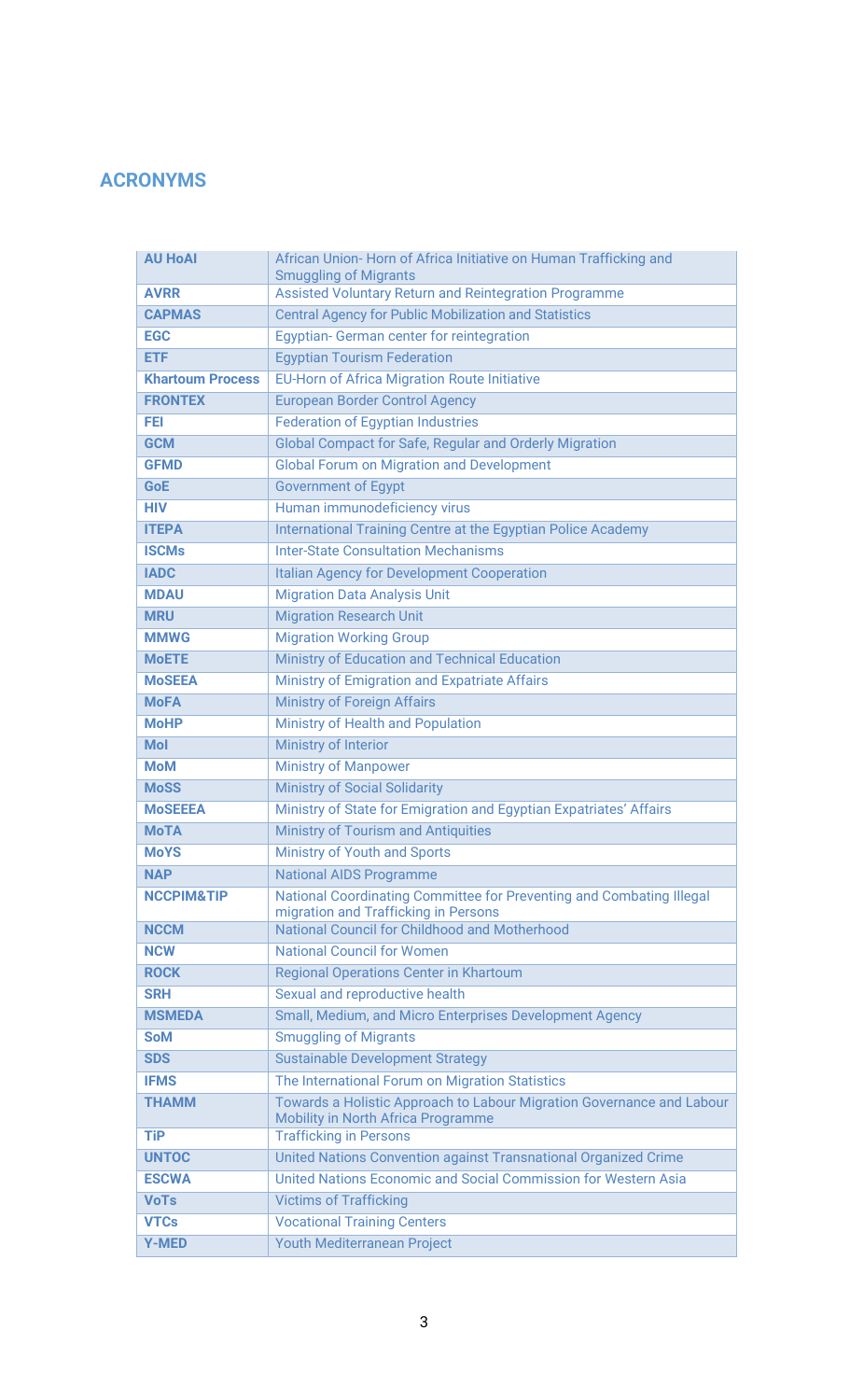#### *3.* **Progress on GCM objectives** *(suggested 5000 words)*

- **1. Collect and utilize accurate and disaggregated data as a basis for evidence-based policies**
- The Government of Egypt and the United Nations in Egypt have partnered to establish the **Joint Platform for Migrants and Refugees in Egypt**, launched in November 2021. The aim is to better identify and respond to the needs of migrants and refugees, mobilize additional resources, and enhance coordination among development partners in Egypt. Accordingly, the Joint Platform strives to support and scale up the assistance and protection modalities and support public services to migrants, refugees, and their host communities. The initial task of the Joint Platform is the development of a common conceptual framework for migrants and refugees in Egypt that includes: (1) a common situational analysis of migrants, refugees, and persons in need of international protection (in progress), (2) an assessment of institutional capacities and the policy context, and (3) a mapping of needed resources and funding sources.
- Cairo University and IOM signed a Memorandum of Understanding in June 2021 to establish a **Migration Research Unit (MRU)** to provide a platform for migration research and communication among students and migration experts. The development of the MRU is a great opportunity to enhance migration research and build synergies with national and regional initiatives aiming at strengthening evidence-based material for policymakers.
- GoE created the **Migration Data Analysis Unit (MDAU)** under the auspices of the Central Agency for Public Mobilization and Statistics (CAPMAS). NCCPIM&TIP works on building the capacities of MDAU staff to conduct studies on irregular migration in Egypt through the implementation of its project "Migration Governance via institutional support"
- In January 2020, Egypt hosted the second **International Forum on Migration Statistics (IFMS),** the largest global forum dedicated to migration statistics, which aimed to mobilize expertise from a wide range of disciplines such as statistics, economics, demography, sociology, geospatial science, and information technology. The Forum was attended by António Vitorino, Director General of IOM, and explored innovative ways to measure population mobility and to generate timely statistics.
- NCCPIMTIP conducted two field studies on "Irregular migration and Youth" and "Irregular migration and Unaccompanied Migrant Children (UMCs)". The results of the two studies were the basis of the committee's national strategy.
- NCCPIM&TiP contracted the National Center for Sociological Research to conduct a study to identify and map Egyptian governorates with the highest rates of irregular migration including exit/departure and sending governorates, to focus on enhancing awareness and economic development in these governorates and measure the impact of the efforts and activities in them.
- Ministry of Manpower (MoM) launched the "Register yourself" initiative to encourage Egyptian expats to register their main details.
- MoM continuously updates its database of non-regular workers and conducts field studies on the scale of irregular work in Egypt.
- The Egyptian Public Prosecution activated the "Criminal Justice" electronic programme as a data entry platform for crimes of Human Trafficking.
- **2. Minimize the adverse drivers and structural factors that compel people to leave their country of origin**
- GoE adopted several national initiatives, campaigns, and projects such as "A decent life aka Hayah Karima", "Survival Boats'", "Takaful and Karama", and "100 million Healthy Lives" for people in vulnerable situations, with the aim of improving the economic and social conditions of Egyptian families.
- GoE is keen to ensure that the decisions for migration are not taken because there is no other choice or from desperation. Therefore, the Egypt Vision 2030 adopted by the government aims at creating job opportunities and achieving sustainable development.
- From 2017-Present, the GoE implemented a set of projects in the least developed governorates to generate income, create job opportunities, and support local communities through environmentally sustainable interventions that provide access to basic medical services as well as temporary employment opportunities. This included the initiative of Decent Life "Hayah Karima" which targets the least developed rural areas and provides a comprehensive set of interventions to alleviate poverty and enhance access to services and job opportunities.
- Led by MoM, since 2018, several Vocational Training Centers (VTCs) have been refurbished and equipped and 25 new centers were established in governorates with populations at higher risk of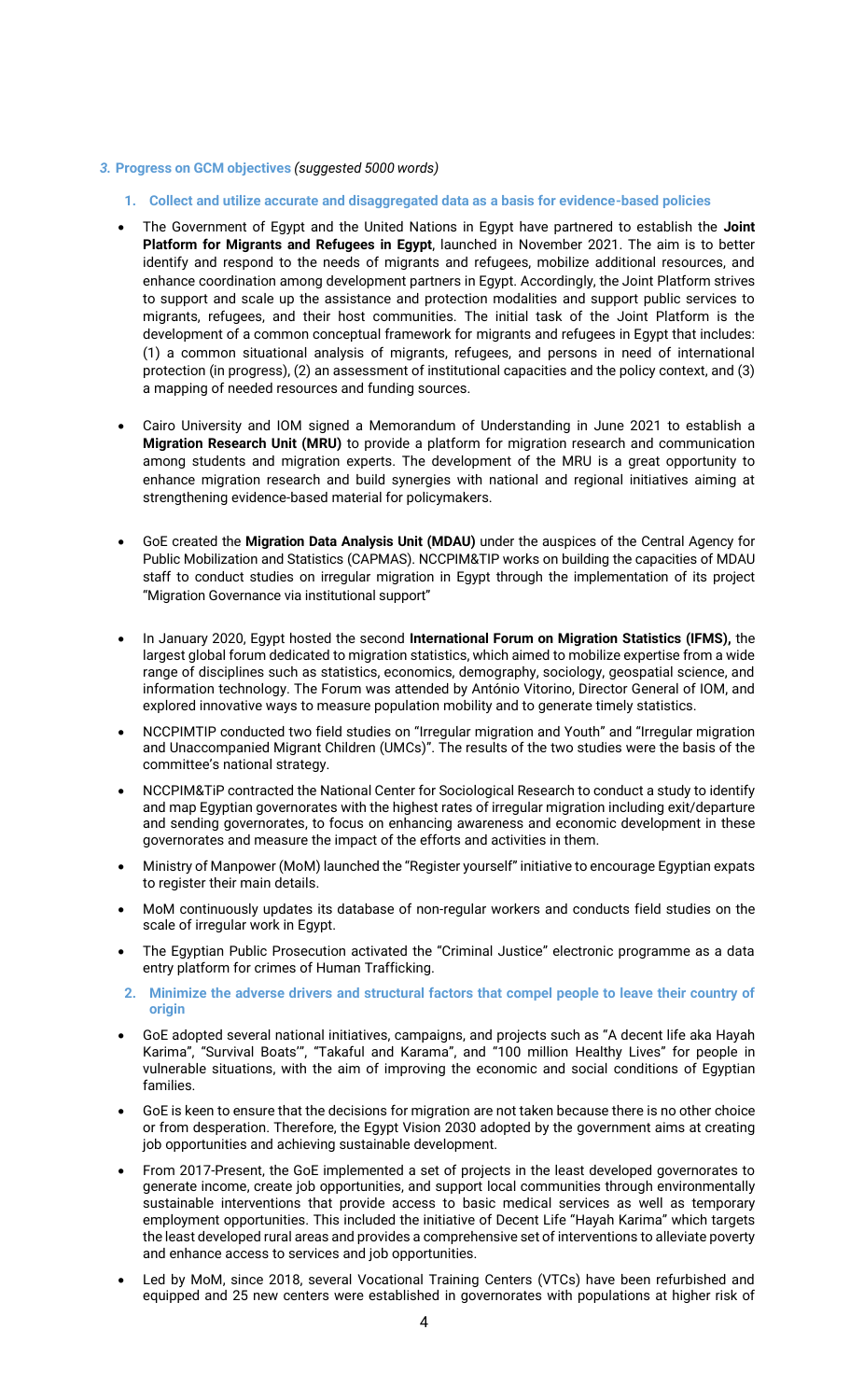migration, to provide alternatives and higher employability levels.

- The NCCPIM&TiP is working on identifying and collecting job opportunities and entrepreneurship for youth and publishing them in their webpage, as part of creating alternatives for all the people who are losing their jobs due to COVID-19 pandemic.
- The NCCPIM&TiP established a small working group consisting of the relevant authorities to discuss ways to provide job opportunities in the public and/or private sectors, and to enable access to information on such openings through publishing on its website and those of line ministries.
- The NCCPIM&TiP cooperated with the Small, Medium, and Micro Enterprises Development Agency (MSMEDA) in creating and supporting job opportunities for small entrepreneurs in a way that contributes to protecting them from various forms of exploitation. Efforts included organizing exhibitions for selling products by youth.
- The NCCPIM&TiP is monitoring the implementation of initiatives by MSMEDA to provide alternatives to youths by training them, increasing their skills, and creating job opportunities.
- The NCCPIM&TiP coordinates with civil society organizations supporting handcrafts training and job opportunities to the Egyptian families most in need.
- GoE continues to work on the implementation of mega projects in the main sending governorates of irregular migration, mainly focused on creating job opportunities.
- Stemming from its awareness of the impact of climate change as one of the adverse drivers of migration and displacement, the GoE has conducted a mapping of the areas most impacted by climate change with the aim of developing interventions that address environmental factors leading to high rates of migration and displacement. The GoE has also addressed the adverse impacts of climate change in "Decent Life aka Hayah Karima" initiative, which incorporated cities that are at most risk in the Delta governorates in its programs.
- As the president of the COP27, the GoE will shed light on the socio-economic impacts of climate change on developing countries in Africa and the MENA region, posing significant challenges to its development, particularly in agriculture, livelihoods and food and water security, and its relationship to increased rates of migration and displacement.
- **3. Provide accurate and timely information at all stages of migration**
- Egypt's registration of its citizens abroad and its awareness-raising workshops for communities of origin for irregular migration
- Egypt is enhancing the registration of Egyptians abroad in the embassies and consulates to ensure accessibility to consular help and updated information.
- All embassies and consulates abroad received training and guidelines on identifying and providing help to victims of trafficking in persons and smuggled migrants.
- MoM provides pre-departure awareness, and the Ministry of Social Solidarity (MoSS) established an application of social media to connect the expats with the ministry.
- As part of its 2016-2021 national strategy, training courses are provided by the NCCPIM&TIP as well as awareness-raising activities on safe migration practices, risks associated with irregular migration, and positive alternatives to irregular migration.
- NCCPIM&TiP organizes regular events to raise awareness about the risks associated with irregular migration including musical and arts events at schools in the highest sending governorates.
- NCCPIM&TiP also delivered a series of workshops aims at enhancing the capacity of Egyptian NGOs and grassroots organizations on raising awareness of irregular migration in the governorates with the highest number of migrants.
- NCCPIMTIP with the Ministry of Education and Technical Education (MoETE) added the issues of "irregular migration and trafficking in persons" to public schools' curriculums.

#### **4: Ensure that all migrants have proof of legal identity and adequate documentation**

- The Egyptian consulates and embassies abroad are responsible for issuing and renewing all identity documents for the Egyptian migrants abroad in a timely manner. Online processing of documents was introduced since 2021 in some embassies and consulates to facilitate this process in light of the challenges associated by the COVID 19 pandemic.
- Passports Sector at the Ministry of Interior (MoI) issues "smart residence cards" using advanced technology by which residence permits for foreigners are being issued. The smart card enables migrants to access governmental and non-governmental services easily and conveniently.
- The government is committed to issuing birth certificates and other documents needed by migrants.
- The GoE, through IOM, maintains a close relationship with foreign embassies and consulates to ensure that migrants have valid documentation, including facilitating the issuance of new passports and travel documents.
- **5. Enhance availability and flexibility of pathways for regular migration** 
	- Egypt, as a sending country, is keen to facilitate regular movements for citizens who wish to travel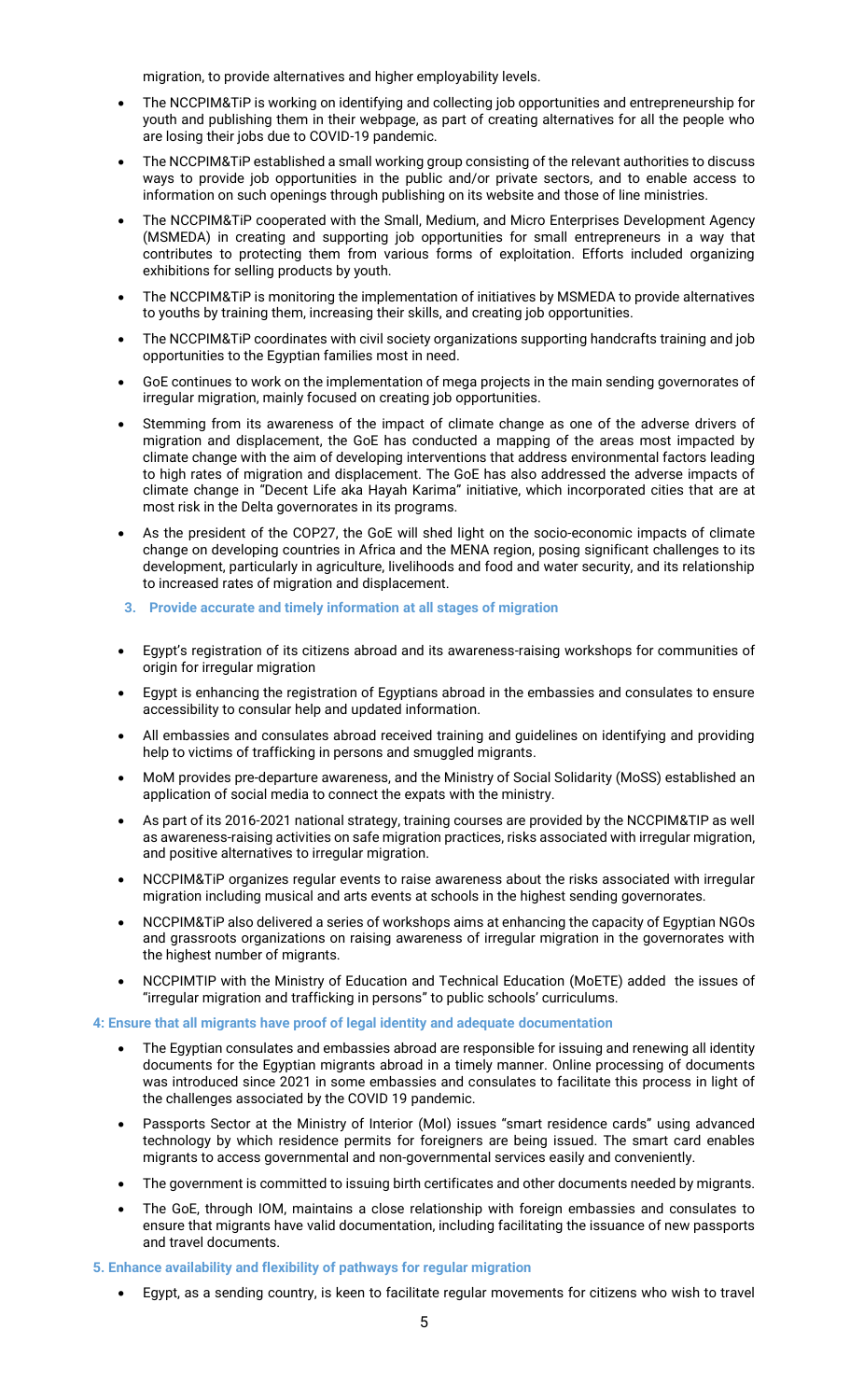and work abroad, including by establishing a system to enable the digitization of work permit services.

- Egypt has concluded bilateral agreements to expand regular pathways for labour mobility and ensure ethical recruitment and protection of migrant workers abroad.
- Education reform takes place to ensure the connection between skills and labor market needs.
- The Ministries of Education and Higher Education are working to ensure recognition of skills to minimize skill loss and gaps of skills.
- From 2016-2021, the MoM, through bilateral agreements and protocols with the countries, managed to provide 510,606 jobs abroad so far.
- In 2020, the Government of Egypt, the European Union, and Germany officially launched a regional project to enhance legal mobility "Towards a Holistic Approach to Labour Migration Governance and Labour Mobility in North Africa" (THAMM) in Egypt in coordination with the implementing agencies ILO, IOM and GIZ THAMM draws on a holistic approach to labour migration governance and mobility. The programme addresses both the South-South dimension of labour migration and mobility through regional dialogue and cooperation, as well as mobility aspects from North African countries to Europe. It also includes capacity building for the institutions responsible for labour migration, conducting a diagnostic study on labour market data collection mechanisms, as well as identifying the regulatory framework and actual practices shaping the recruitment of Egyptian workers in international markets. This will help a better understanding of the labour market and enhance ethical recruitment practices.
- Meanwhile, the government cooperated with Italy and IOM in Y-MED programme (2019-2021). A total of 12 candidates were selected from Egypt for a four-month internship in Italy in the ICT sector, Automation and Hospitality in 2021. Y-MED is addressing "mobility schemes" for the benefit of all.
- **6. Facilitate fair and ethical recruitment and safeguard conditions that ensure decent work** 
	- MoM signed several protocols, agreements, and MoUs with the receiving countries to ensure the proper use of Egyptian skills and provide Egyptian expatriates with dignified and adequate working conditions.
	- MoM is collaborating with the Federation of Egyptian Industries, international organizations, and leading private sector entities to raise awareness and increase commitment in the private sector towards corporate social responsibility, ethical recruitment, and sound business practices for worker protection.
	- MoM is mandated by law to inspect all enterprises to make sure that the workers and employees enjoy their rights and that their contracts recognize the entitlements stipulated in the national legislation.
	- MoM co-launched with the Libyan MoM an electronic platform for governing the movement of Egyptian labor to Libya. Similar efforts have been coordinated with the Jordanian government.
	- The NCCPIM&TIP is mandated to strengthen the capabilities of labor inspectors at the Ministry of Manpower on international labor standards, the protection of workers, especially women and other people in vulnerable situations such as migrants, and persons with special needs.
	- A legislative review of the Egyptian legal frameworks governing recruitment was conducted. It concluded the conformity between laws on recruitment and the international standards of ethical recruitment.
	- The Federation of Egyptian Industries (FEI) has started collaborations with different international organizations, prominent Egyptian private sector entities, and representatives to hold sessions on knowledge exchange on corporate responsibility, ethical recruitment, and sound business practices regarding workers' protection.

#### **7. Address and reduce vulnerabilities in migration**

- The legal framework in Egypt criminalizes the smuggling of migrants and trafficking in persons. It emphasizes the importance of extending all support to the victims and the protection of victims.
- The GoE allocated shelters to host women and girls in vulnerable situations and Victims of Trafficking (VoTs). In realization of this goal, NCCPIM&TIP, the Ministry of Social Solidarity (MoSS), and the National Council for Childhood and Motherhood (NCCM), in collaboration with IOM, agreed on the "re-establishment" of the only existing shelter fully dedicated to the protection of VoTs in Egypt. The shelter is an inter-ministerial effort that help realize the national strategy to prevent and respond to the protection needs of the victims. The shelter supports the rehabilitation efforts of the government toward the victims and strengthens the national protection framework. This is also aligning with Objective 10 (eradicating trafficking).
- MoSS has sought to build capacity of over 100 social workers and their supervisors on trafficking in persons, the training will support the social workers to better identify and respond to the needs of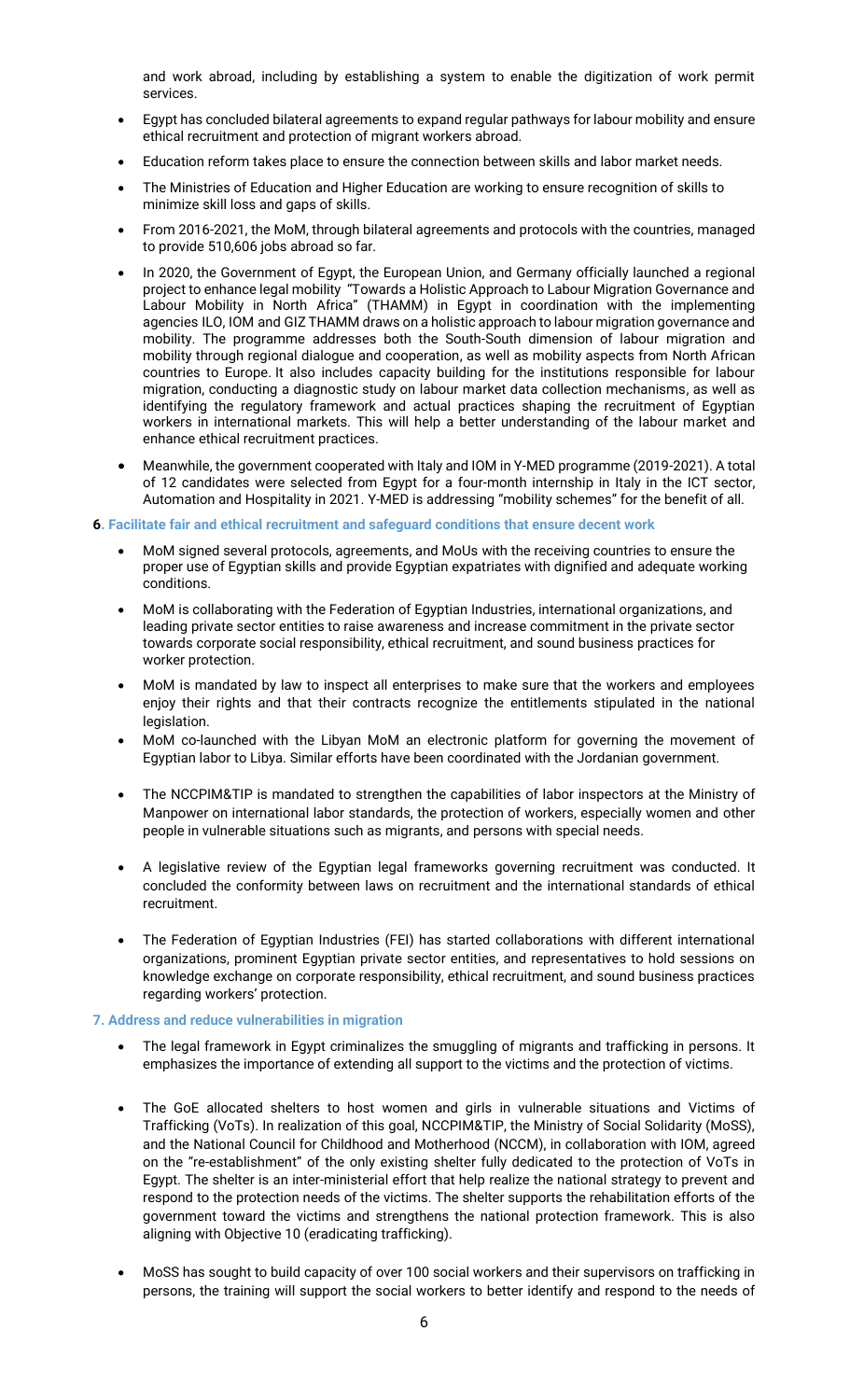victims and those at risk of trafficking.

- In November 2021, during the Arab Ministries Forum 2021 on Social Protection post COVID-19, MoSS committed to review efforts to extend social protection to persons in vulnerable situations, including workers in the informal sector and rural economy, all migrant workers, refugees and people on the move.
- In 2018, NCCM and the National Council for Women (NCW) expanded their hotline response to become more accessible to victims and those at risk of trafficking. This included a full capacity building programme to ensure the hotlines and their operators are well-equipped to respond to the needs of callers. This step is expected to strengthen the government's identification efforts to reach more of those in need.

#### **8. Save lives and establish coordinated international efforts on missing migrants**

- Egypt succeeded in halting irregular migration from its shores since September 2016 by strengthening its border management mechanisms.
- H.E. President Abdel Fattah El-Sisi launched the 'Survival Boats' Initiative that aims to contribute to the ongoing national efforts to stop irregular migration from Egypt. Moreover, not a single case of irregular migration sailing departure from the Egyptian shores on the Mediterranean Sea since September 2016 was recorded, due to the GoE efforts in combatting irregular migration and related illegal networks that exploit migrants.
- In 2019 Egypt hosted an Expert meeting on Search and Rescue Practices, which was attended by key international stakeholders from Austria and Italy, as well as government representatives from Egypt and other countries in the MENA region. The workshop enabled an exchange of best practices between key national actors and fostered and harmonized national capacities to coordinate search and rescue operations in the region. This also aligns with objective 11 related to managing borders.
- Egypt supports the safe return and reintegration of migrants who have become stranded and are unable or unwilling to remain in host or transit countries, through its continuous support of IOM's AVRR programme. IOM Egypt, in close coordination with MoFA, facilitates the safe, orderly, and dignified return and reintegration of migrants. This also aligns with Objective 21 (safe and dignified return and reintegration).

#### **9. Strengthen the transnational response to the smuggling of migrants**

- In April 2022, H.E. President Abdel Fattah El Sisi signed Law No. 22 of 2022 amending some provisions of Law No. 82 of 2016 on combating illegal migration and the smuggling of migrants. Under the amendments, tougher penalties shall be imposed on whoever commits, initiates, or mediates in the crime of smuggling migrants. This legislation comes within the framework of the State's strategy toward providing legislative solutions to combat acts that do not comply with the laws in the face of this crime.
- The Egyptian law no. 82/2016 on combating smuggling of migrants and irregular migration, punishes the perpetrators of this crime and ensures providing help to the victims. The NCCPIM&TIP developed a National Strategy on Combating Illegal Migration for the period (2016-2026), as well as biannual Plans of Actions.
- Egypt ratified the United Nations Convention against Transnational Organized Crime (UNTOC) in 2004 and Protocol against the Smuggling of Migrants by Land, Sea and Air (2005), supplementing UNTOC.
- Egypt is a member of the Khartoum Process and has held its first chairmanship upon establishment. Egypt is amongst the core countries of the AU-Horn of Africa Initiative under the Khartoum process.
- Throughout 2019, the Ministry of Interior provided, in cooperation with IOM, trainings on law enforcement to ensure laws on these crimes are properly enforced and the perpetrators are prosecuted.
- Furthermore, the GoE has organized in 2019 a series of trainings for Egyptian judges on the differences between smuggling of migrants and trafficking in persons with legal references to Law No. 64/2010 on combating trafficking in persons and Law No. 82/2016 on combating smuggling of migrants carried out by IOM Egypt.
- Egypt hosted in November 2019 the Regional Forum for Cooperation and Exchange of Knowledge for national coordinating bodies concerned with combating trafficking in persons and smuggling of migrants in 18 African countries located on migration routes (through central and western Mediterranean).
- In September 2018, Egypt hosted the African-European Conference on Judicial Cooperation in Sharm El-Sheikh, where participating parties declared strong commitment to sharing information, best practices and enhancing judicial cooperation in prosecuting trafficking in persons and migrant smuggling crimes.
- **10. Prevent, combat, and eradicate trafficking in persons in the context of international migration**
	- The GoE has been a constant promoter of the Protocol to Prevent, Suppress and Punish Trafficking in Persons Especially Women and Children, supplementing the United Nations Convention against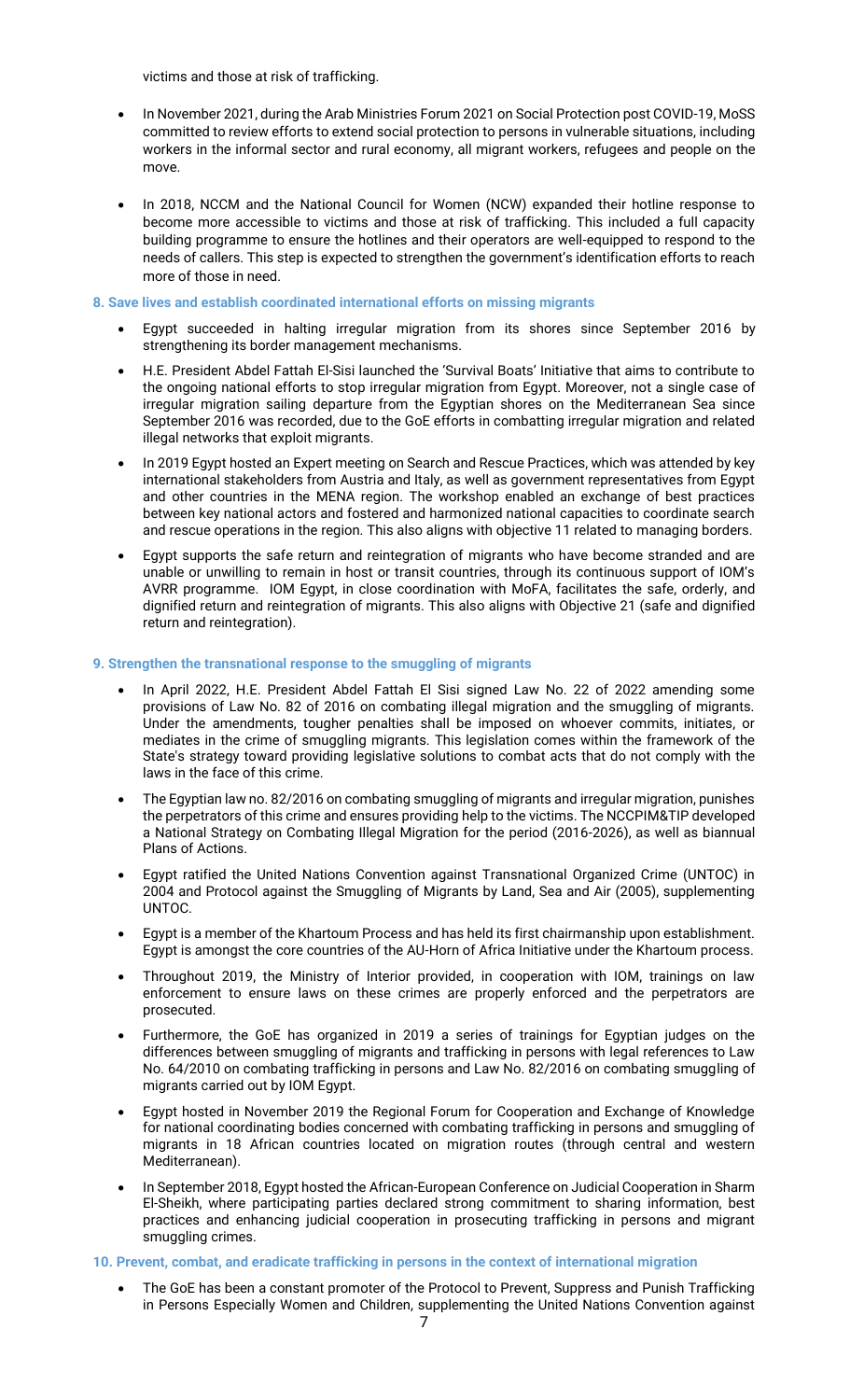Transnational Organized Crime (UNTOC) since its ratification back on 5 March 2004.

- Since 2016, the GoE is implementing the 2016-2021 National Strategy for Combating Trafficking in Persons, in line with the Law No. 64 of 2010 regarding Combating Human Trafficking and the Law No. 82 for 2016 on combating irregular migration and smuggling of migrants.
- Since 2017, the NCCPIM&TiP conducted more than 92 trainings to enhance the capacity of Egyptian agencies working on combating trafficking in persons & smuggling of migrants. These trainings aimed at strengthening the understanding of trafficking and protection of victims and shed light on the ethical considerations when reporting on victims of trafficking.
- Since 2019, the NCCPIM&TiP and NCW have been working to expand their hotline response, in order to be more accessible to victims and those at-risk of trafficking. This includes a full capacity building programme to ensure the hotlines and their operators are well-equipped to respond to the needs of the callers. Such a step is expected to strengthen the government's identification efforts to reach more of those in need.
- In 2019, the GoE in cooperation with IOM Egypt provided trainings on the further promotion and advancement of the skills acquired through previous trainings to more than 32 NGOs on Counter-Trafficking laws and mechanisms Countering Trafficking in Persons and Providing Protection for Victims in Egypt.
- The NCCPIM&TiP re-establishment of the only shelter for VoTs in collaboration with IOM and NCCM.
- The NCCPIM&TiP conducted Training of Trainers to enlarge its networks of experts for the aims of sustainability.
- The GoE, in cooperation with the Italian government, launched the Aware Migrants campaign in 2016 with the aim of raising awareness among potential African migrants about the dangers they will be exposed to across the Sahara and the Mediterranean through accounts of former immigrants and has been translated into the languages of the African Union and local African languages.
- MoI continuously provides trainings for its officers on counter trafficking, counter smuggling, and passport examination, in coordination with IOM and UNODC in Cairo, Alexandria, and other governorates.
- MoI organized a regional African training for Liaison officers in the Regional Operations Center in Khartoum (ROCK) on targeting smugglers' networks and data collection. The training was attended by representatives from 8 African countries.
- MoI organized two training for 48 law enforcement officers from different African countries on passport examination.
- MoM uses its website to launch an awareness-raising campaign against trafficking in persons to Egyptians.
- MoFA organizes regular training for the diplomatic and consular staff on identification, support, and protection of victims of trafficking abroad, and disseminates guidelines to all its missions abroad that includes the legal framework and referral mechanisms.

**11: Manage borders in an integrated, secure and coordinated manner**

- Positive progress has been made on border control, especially on the Mediterranean shores since 2016. According to the Ministries of Defense and Interior, as well as the European Border Control Agency (FRONTEX), no irregular immigration boats were recorded from the Egyptian borders since September 2016.
- Given its location at a region that faces security challenges that impacted the capacity of some countries to control their borders, the Egyptian border coast guards exert enormous efforts to combat transnational criminal networks involved in the smuggling of migrants. This effort requires constant training and capacity building for all national authorities responsible for border management.

**12. Strengthen certainty and predictability in migration procedures for appropriate screening, assessment, and referral** 

- Egypt, in cooperation with IOM, is currently reviewing the national "Guidelines on Collecting Evidence, Investigation and Prosecuting Crimes of Human Trafficking and Victim Protection within the Context of the Law". This is expected to enhance the predictability of legal procedures for human trafficking and victim protection.
- The NCCPIM&TIP conducted a series of training for law enforcement officials, the Egyptian Red Crescent, national social works, NGOs in this regard.
- The NCCPIM&TIP conducts training for diplomats and ambassadors on the procedures for referrals.

## **13: Use migration detention only as a measure of last resort and work towards alternatives**

• The Egyptian law on irregular migration does not penalize the migrant, and according to its 2010 and 2016 laws, it differentiates between the smuggler/trafficker and migrant. The Egyptian government in cooperation with IOM, works to promote the voluntary return of migrants. However, more efforts in this regard need to be exerted given the increase in migration influx to Egypt.

**14: Enhance consular protection, assistance, and cooperation throughout the migration cycle** 

All Egyptian migrants receive consular support and services regardless of their legal statuses. Employees in the embassies and consulates are trained to provide all needed help to the migrants from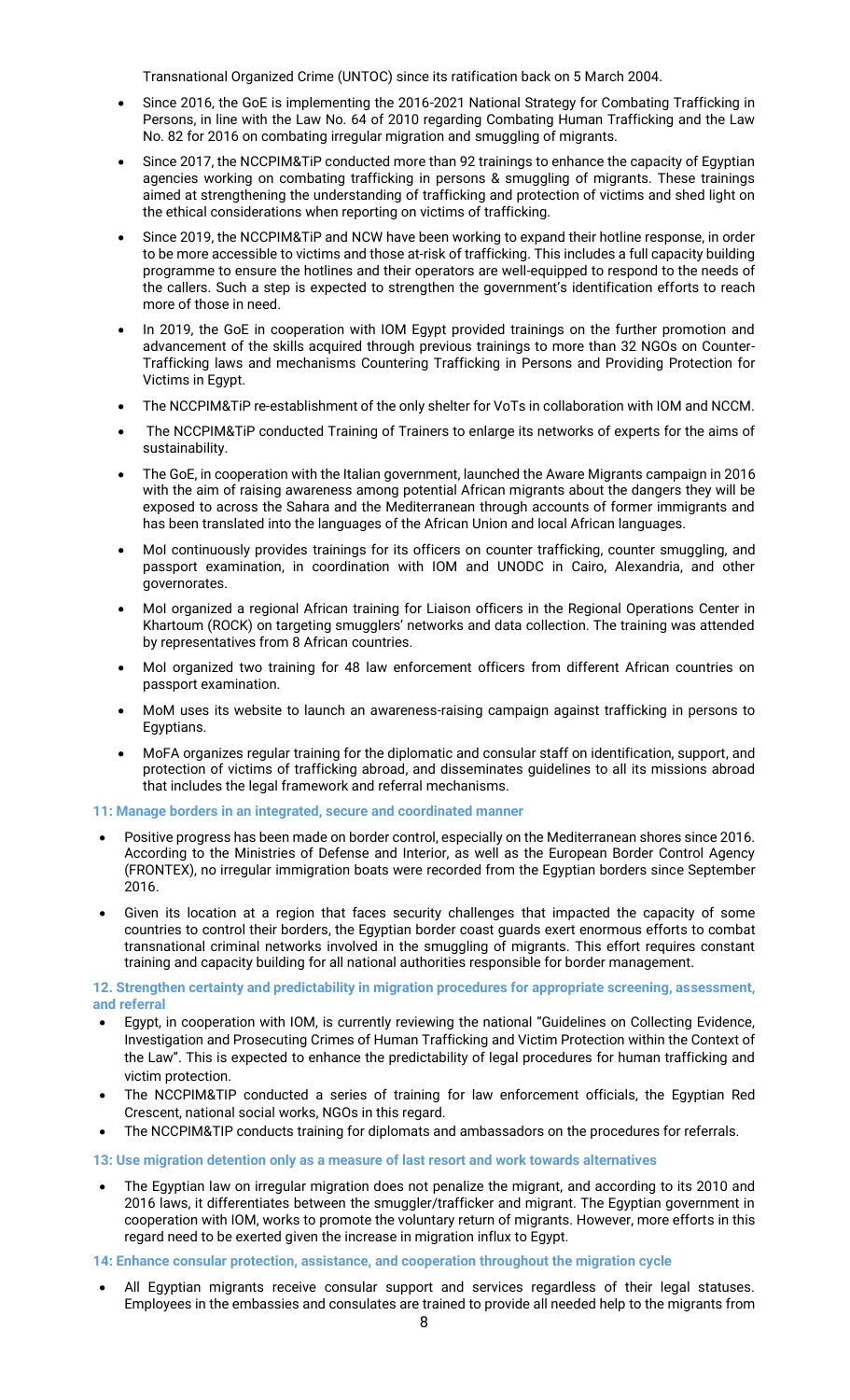Egypt.

• Migrants in Egypt can access their embassies in Cairo when they wish for routine or emergency support, including via online means.

## **15: Provide access to basic services to migrants**

#### **Education**

- The Egyptian government is committed to ensure that No One is Left Behind and that access to education is ensured for all, including migrants and refugees, within the available resources.
- Students from Sudan, South Sudan, Palestine, Syria, Libya, Yemen, have access to public schools on the same footing as nationals for all grades of basic and secondary education. These arrangements are included under Ministerial Decree 284/2014 in addition to an annually renewed ministerial guidance that is circulated to all MoETE local offices across the country explaining enrolment processes, required documentation, and exemptions from the regular foreign student's tuition fee. Other nationalities, such as Somali, Iraqi, Eritrean and Ethiopian students are allowed access to the private school system which is under the supervision of MoETE.
- Egypt exempted migrant children from the prerequisite of a valid residency permit for the 2020-2021 academic years
- MoETE facilitated the enrolment of foreign students in public schools, for instance:
	- 500 foreign students were exempted from adhering to the admission deadline to provide them with adequate time to present their residency permits;
	- The Department of cultural relations and foreign students is always keen to reply to the inquiries and complaints of foreign students in close coordination with the communications unit.
	- 44,000 foreign students were exempted from paying the admission fees in public schools
	- 51 were awarded prizes in art competitions organized by the ministry
	- Awareness raising session on the main challenges foreign students face in their educational process to students' affairs officers at the ministry.
	- MoYS with UNICEF supports access to other basic services such as education through migrant community schools, and youth programmes of the Ministry.
	- With regards to higher education, international migrant students from various countries of origin have access to Egyptian universities on equal footing with Egyptian students, and are qualified for reduced tuition fees, granted by the ministry of higher education.

#### **Healt[h](https://www.presidency.eg/en/%D8%A7%D9%84%D8%B1%D8%A6%D8%A7%D8%B3%D8%A9/%D9%85%D8%A8%D8%A7%D8%AF%D8%B1%D8%A9-%D8%B1%D8%A6%D9%8A%D8%B3-%D8%A7%D9%84%D8%AC%D9%85%D9%87%D9%88%D8%B1%D9%8A%D8%A9-%D9%84%D9%84%D9%82%D8%B6%D8%A7%D8%A1-%D8%B9%D9%84%D9%89-%D9%81%D9%8A%D8%B1%D9%88%D8%B3-%D8%B3%D9%8A-%D9%88%D8%A7%D9%84%D9%83%D8%B4%D9%81-%D8%B9%D9%86-%D8%A7%D9%84%D8%A3%D9%85%D8%B1%D8%A7%D8%B6-%D8%A7%D9%84%D8%BA%D9%8A%D8%B1-%D8%B3%D8%A7%D8%B1%D9%8A%D8%A9/)**

- Egypt has launched the presidential initiative "100-Million Healthy Lives" to eradicate Hepatitis C and other NCDs which included two campaigns:
	- 1. The first campaign involves screening for Hepatitis C virus and non-communicable diseases;
	- 2. The second campaign is concerned with women health, which focuses on the early detection of breast cancer.
- 100-million Healthy Lives Initiative is considered one of the biggest medical screening campaigns all over the world. It started in 2018 under the auspices of His Excellency the President of the Arab Republic of Egypt. It aims at riding Egypt of Hepatitis C virus and reducing non-communicable diseases.
- H.E. the President of the Arab Republic of Egypt has announced that this Initiative shall include all migrants residing in Egypt, with screening and treatment provided for free. Accordingly, IOM Egypt has collaborated with the Ministry of Health and Population, WHO Egypt and UNHCR Egypt to organize campaigns that reached out to thousands of migrants and refugees in different governorates across Egypt.

## **Inclusion of Migrants in the national COVID-19 Vaccination**

- In early 2021, the Government of Egypt launched a COVID-19 vaccination campaign. The campaign included the set-up of a registration website in Arabic where all Egyptians were invited to register in view of receiving the COVID-19 vaccine. A few months later, the Ministry of Health and Population added English language services to the website and announced its availability to all non-Egyptians residing in Egypt, including migrants and refugees. This provided for the inclusion of migrants and refugees and allowed them free access to COVID-19 vaccinations, on an equal basis with Egyptian citizens.
- IOM Egypt has directly collaborated with the Ministry of Health and Population in organizing joint COVID-19 vaccination campaigns aimed at reaching thousands of migrants in Cairo and Alexandria. They started registering and receiving the COVID-19 vaccine within the last quarter of 2021. This is going to continue in 2022 with the aim of reaching more migrants and leaving no one behind.
- For both initiatives, migrants only need an ID to register and access the services, regardless of their status or validity of the ID. The services are provided free of charge and without any discrimination.

## **Providing Primary Healthcare services to migrants and refugees similar to Egyptian citizens, such as:**

• Services provided to females of childbearing age like pre-marital examination, follow-up of age and tetanus vaccination, childbirth, follow-up after birth, family planning services and reproductive healthcare, health, and development education.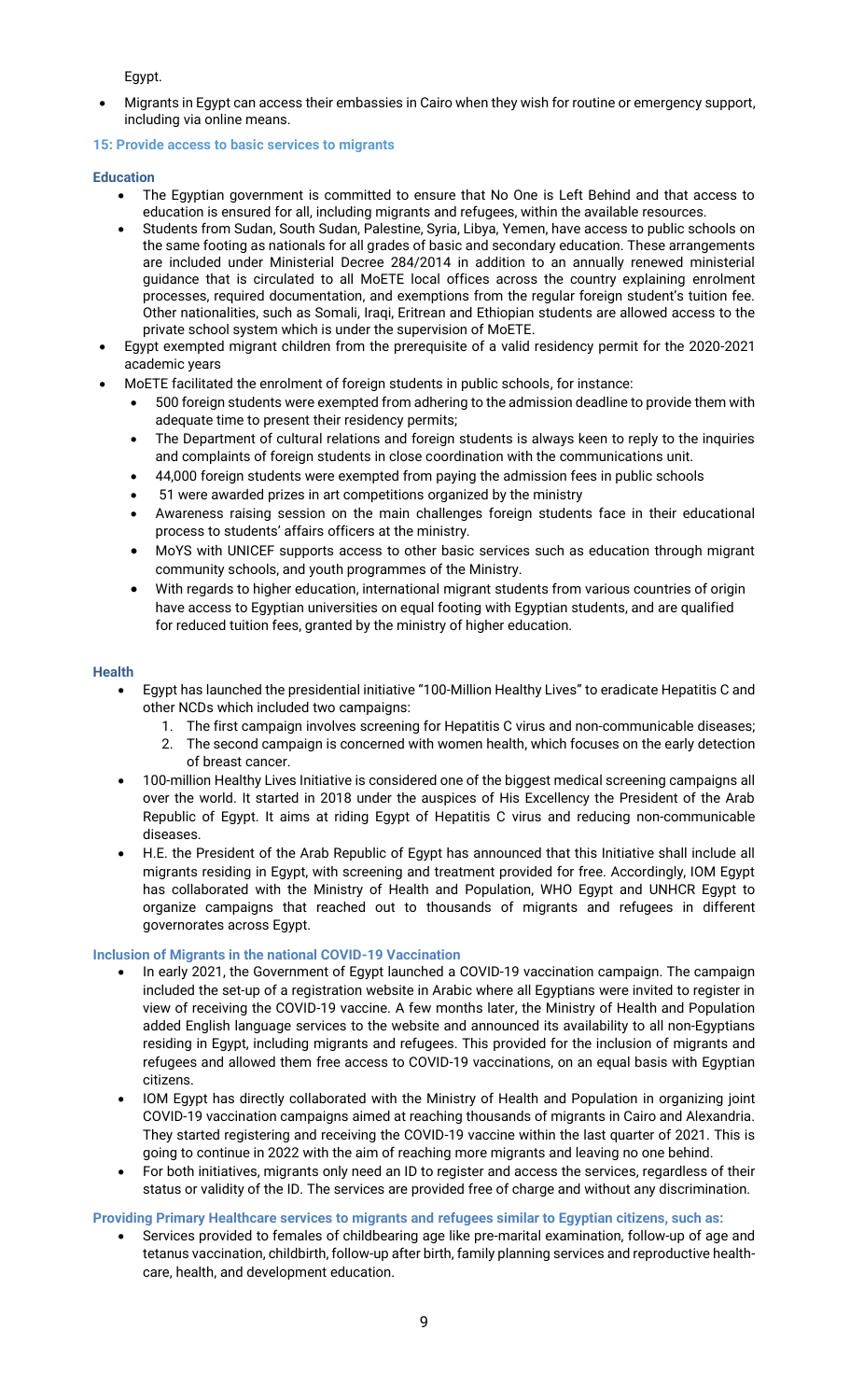- Services provided to children younger than 5 years old like issuance of birth certificates and provision of medical Identity cards children, compulsory vaccines, Thyroid hormone, and phenylketonuria tests (PKU), comprehensive care for children, referrals to the ministry's hospitals
- Awareness raising to enhance the medical conditions of migrants and refugee youth and teenagers through the services provided by the youth friendly clinics in the primary medical healthcare units.
- Including mental and psycho-social health services in primary medical healthcare units and centres in the areas of migrants and refugees' concentration.

## **Providing preventive care services to migrants and refugees similar to Egyptian citizens, such as:**

- Providing preventive services to all residents in Egypt through 4573 health office scattered all over 27 governorates.
- Routine vaccinations and inclusion in national campaigns for vaccination.
- Awareness-raising among migrants and refugees' students on health and nutrition,
- Follow-up of cases resulting from infection with infectious diseases among migrants and refugees, as the number of the cases reached 1,128 cases from 17 nationalities (i.e Syria, Iraq, Sudan, Yemen, Oman, Palestine, Libya, Tunisia, Qatar, Lebanon, Jordan, UAE, Bahrain, Algeria, Saudi Arabia, Kuwait, and Morocco).
- Family planning services through free reproductive health-care family planning convoys with the support of UNFPA, as the number of convoys implemented from June 2018 to September 2019 is 22 medical convoy in five different governorates, benefiting around 2,792 Syrian refugees, with a cost of 2,019,450 EGP, in addition to a large number of refugees and migrants from different nationalities.

## **Children Protection**

- Inclusion of Migrant children in routine vaccination plans.
- Conducting training sessions on the importance of including migrants in the vaccination plans.
- UNICEF works closely with the National Council for Childhood and Motherhood and the Ministry of Social Solidarity to help identify and meet the most immediate needs of migrant and refugee children in vulnerable situations.
- In 2018 NCCM established a national taskforce on **children on the move**, with technical support of UNICEF. The taskforce engages with various stakeholders to develop common approaches to ensure practical and timely protection services are provided. NCCM worked with UNICEF to develop the National SOP for Child Protection Case Management, including an annex on children on the move.

## **Other health-related initiatives**

- Issuances of birth and death certificates for migrants for free at the offices of MoHP as per Law 143/1944. In 2021, MoHP issued 4595 birth and death certificates.
- Provide medical quarantine at the points of entry to migrants.
- Exempt deported migrants from the fees of pre-departure PCR test in Port said and Saloum.
- IOM is working with the Ministry of Health and Population to ensure migrants' inclusion in all national public health initiatives and national health programmes, such as the National AIDS Programme (NAP), National Tuberculosis Programme (NTP) and Mental Health and Psychosocial Support (MHPSS) services.
- IOM also cooperated with Giza Governorate and Health Directorate of Giza (MoHP) to organize medical convoys in migrants' dense areas where thousands of migrants and Egyptians are granted screening, examination, counselling medical treatment for free, in collaboration with the Egyptian Red Crescent.
- Through concerted efforts with IOM and the National AIDS Program in MoHP, UNAIDS supported the integration of migrants in accessing HIV testing, treatment, and follow-up services, availing free-HIV medication to migrants, as nationals. This includes rapid screening and confirmatory, rape/GBV kits, and importantly, all HIV treatment regimens as per the same criteria for nationals and in full confidentiality and privacy. This includes the integration with the SRH and mental support services offered by the UNAIDS projects through the partnership with NAP and CSOs.
- Additionally, UNAIDS has focused on integrating HIV, SRH and GBV-related needs in the prevention and protection mechanisms for migrants, specifically through targeted awareness sessions, reaching over 120 women in 2021. Nationalities of women supported in HIV/GBV interventions include South-Sudanese, Sudanese, Yemeni, Syrian and Filipino women.

## **16. Empower migrants and societies to realize full inclusion and social cohesion**

- MSMEDA in cooperation with the Italian Agency for Development Cooperation (ILDEA) and IOM, were able to provide intensive training on tailoring to 30 females in Upper Egypt, the graduated beneficiaries received internationally accredited certificates allowing them to start their own businesses and expand their services in their communities. A number of women are already producing full sets of garments and selling them in their communities.
- In 2021, MoYS and IOM with "Jereed" for Green Products, provided environmentally-friendly livelihood opportunities to empower 38 migrant and Egyptian women by offering technical skills training courses focusing on recycling palm waste into handicrafts and branding products to be eligible to work independently in host communities and countries of origin. As a result, 12 start-ups were launched by 22 trainees in Alexandria to produce and sell unique products from handcrafted palm waste.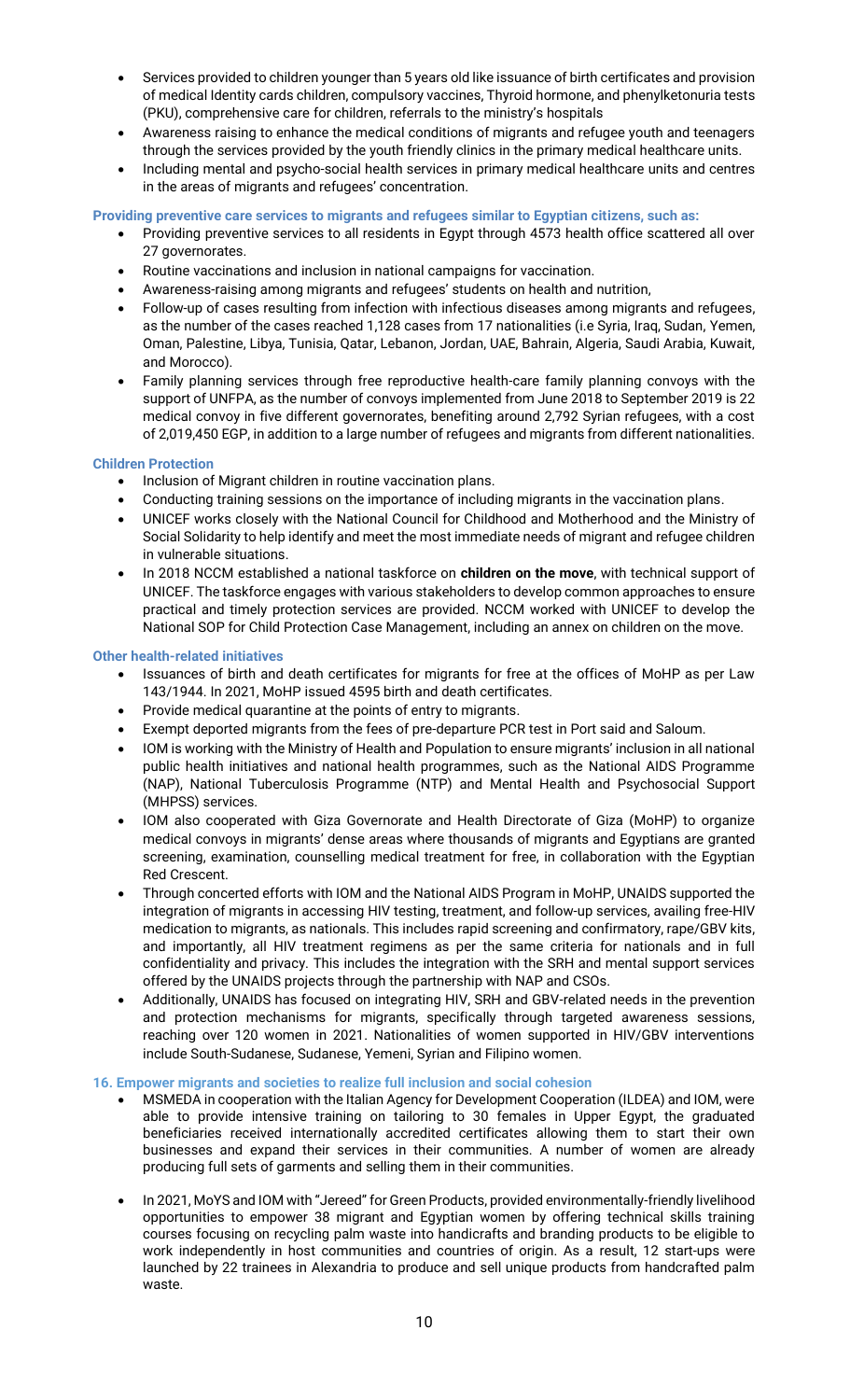- To provide sustainability to the previously mentioned project, IOM with MoYS has provided two youth centres in Alexandria; El Nasr and Abu Qeir, with equipment and light refurbishment to be used as venues for the project.
- With the support of the Ministry of Tourism and Antiquities (MoTA), as well as the Egyptian Tourism Federation (ETF), IOM in collaboration with Modern Culinary implemented a culinary skills training for 30 participants from migrant and Egyptian host communities.
- MoYS and IOM with La Liga and Aspire for Training Solutions and Track 3 Consulting, organized a five-day workshop focusing on social cohesion through the medium of football for 53 migrant and Egyptian youths. Furthermore, 6 football coaches from the Ministry of Youth and Sports were provided with a ToT training to inform their day-to-day work when coaching football teams.
- Following discussions with the Ministry of Tourism and Antiquities, and Art D'Egypte, IOM undertook renovations to the Al Shaer Public Theatre on Moez Street. The street carries a long and vibrant migration history in the heart of Old Cairo. The renovations aimed to allow for greater accessibility to Egyptian and migrants to perform and express themselves through art, music and acting.
- The GoE does not impose restrictions on the movement of migrants. It has cooperated with IOM in a series of community events to promote social cohesion and the wellbeing of citizens, with a focus on youth. An example of these events was in the linkages between trafficking and sports targeting youth at risk of irregular migration.

#### **17. Eliminate all forms of discrimination and promote evidence-based public discourse to shape perceptions of migration**

- Egypt is a signatory to all fundamental human rights instruments that emphasize the importance of the elimination of all forms of discrimination. The Egyptian Constitution and legal frameworks similarly stipulate for equality.
- The political leadership adopts a positive narrative towards migrants and emphasize values of tolerance and accepting the other, in addition to zero tolerance for racial or ethnic or religious discrimination against migrants.
- Law enforcement mechanisms punish the perpetrators of hate crimes and protect the victims. (i.e. Anti-bullying law).
- The NCCPIM&TIP, among other national bodies, delivered campaigns to raise awareness on an ongoing basis on migration-related topics such as counter-trafficking and its different forms, and promotion of available reporting mechanisms.
- The National Council for Women established a helpline to report any crimes committed against women in Egypt, whether a citizen or a migrant.
- The GoE has encouraged the participation of private sector representatives in roundtables to discuss challenges and opportunities of migration, with the aim of informing and fostering discussions to change perceptions on migration.
- The NCCPIM&TIP with IOM provided training for media personnel on trafficking in persons.

## **18. Invest in skills development and facilitate mutual recognition of skills, qualifications, and competences**

## **Establishment of the Egyptian- German Center for Jobs, Immigration and Reintegration (EGC)**

- Established collaboratively by the Egyptian government represented by the Ministry of Emigration and Expatriate Affairs (MoSEEA) and the German government represented by the GIZ, the center is an active effort to curb the dangers of illegal migration and assist integration into German milieus.
- The services range from career advice and guidance, through technical skills, to finding employment, job counseling, and job advertisement in Egypt. It includes advice on the risk of irregular migration, pathways for regular migration, and support for a sustainable and effective return for returning Egyptians.
- Through training programs supporting the development of effective job applications and resumés, as well as furthering understanding of the German job market and culture, the center is working towards upskilling Egyptians from across the country and belonging to any age group and professional or academic background
- The EGC is structured to support returnees: those who choose to come back to Egypt after a prolonged stay abroad (e.g. sojourners, expatriates). Through its network, the center is able to facilitate funding, housing, and support to estranged families. This service is not limited to returnees from Germany but is provided for any returnee from the various countries Egyptians travel to for work.

## **Other achievements**

• Through the refurbishment of multiple VTCs, the GoE has been investing in employment creation for youth in different sectors, for instance, MoM expanded the development of Vocational Training Centers (VCTs) to enhance the skills and employability of young Egyptians and migrants. MoM and IOM provided upgrades to the Vocational and Technical Centre in Beheira. The centre provides vocational training as well as counselling and job matching services in a governorate with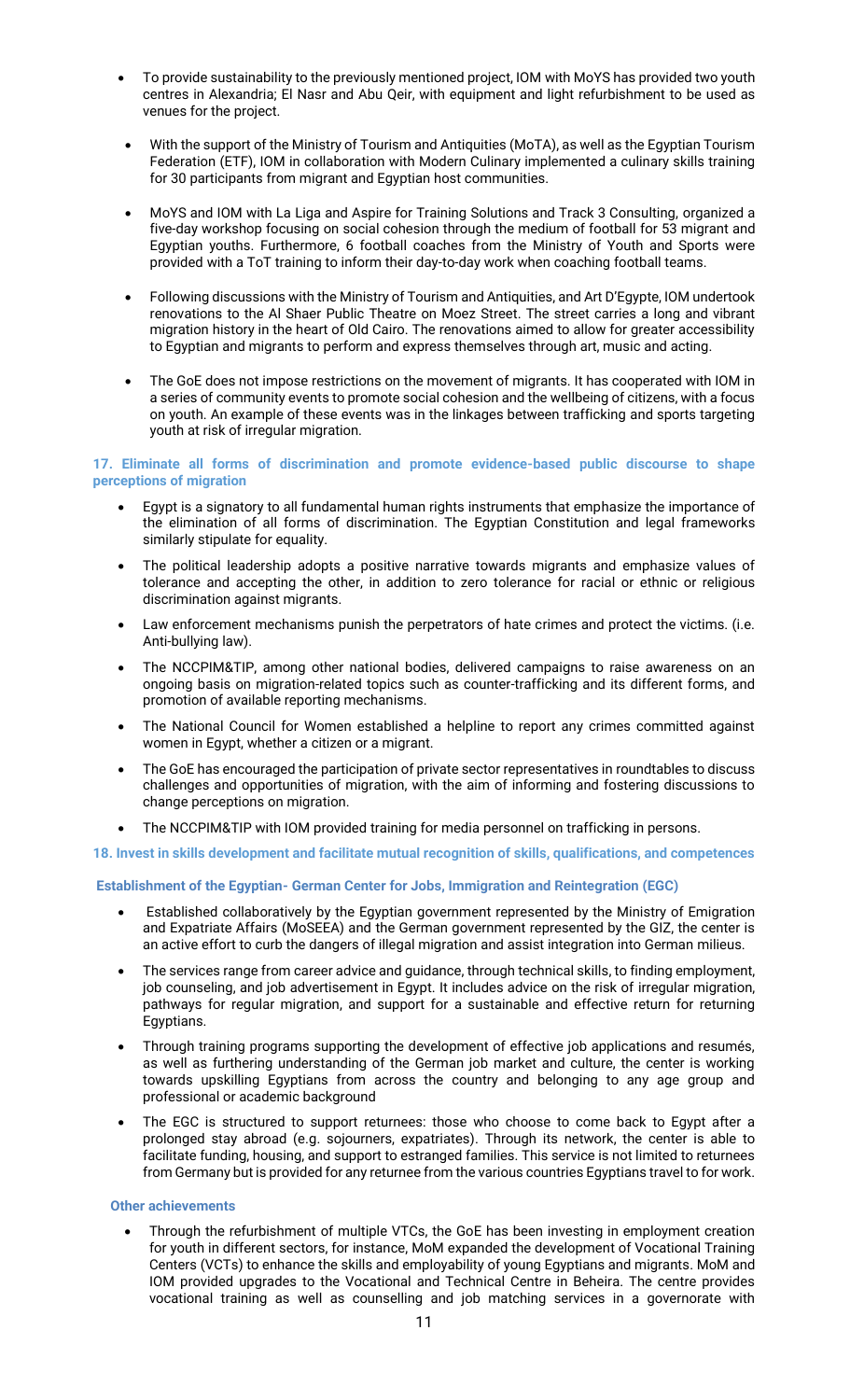historically high levels of outbound irregular migration.

- National universities signed agreements with international counterparts to grant their graduates dual certificates; one from an Egyptian University and the other from an international university (for example, the Faculty of Law - the French Department, where the graduate is granted a BA from Cairo University and the other from the Sorbonne University).
- FEI and IOM started the implementation of a vocational and apprenticeship scheme for 119 participants from migrant and Egyptian host communities. The scheme focuses upon vocational and on-the-job skills training in selected factories in Egypt.
- MoYS & UNICEF supported the provision of specialised services to migrant children in vulnerable situations, including children in detention, ensuring access to education for over 98,000 children, training more than 4,300 community schools teachers on safeguarding mechanisms and principles, and trained nearly 1,000 migrant youth on employability, entrepreneurship and life skills through the national youth employability skills programme, "Meshwary".

#### **19. Create conditions for migrants and diasporas to fully contribute to sustainable development in all countries**

- As part of the national efforts of the GoE in promoting linkages with expatriates abroad, IOM Egypt started collaborating with the Government of Egypt to develop tools to provide information for Egyptian migrants abroad wishing to invest in their country of origin. The GoE has enhanced avenues for participation of Egyptians abroad in all parliamentary and presidential elections.
- In 2019, mandated by the Minister's Cabinet to coordinate all efforts to formulate a national policy on migration governance, and a national strategy together with its action plan on expatriate engagement for development, the Ministry of State for Emigration and Egyptian Expatriates Affairs finalized the version of the National Policy on Migration Governance that has been validated by the GoE together with the Egyptian Expatriate Engagement Strategy and Action Plan. This document represents Egypt's first national policy on migration governance, providing the framework for a coordinated, whole-of-government approach to migration governance.
- Launch of Expatriates engagement strategy in November 2021: MoSEEA, in collaboration with IOM, launched the National Strategy on Expatriates Engagement and the Strategy on Outreach and Communication, in a high-level event. The launch event was attended by the Minister of Emigration and Egyptian Expatriates Affairs, the Minister of Tourism and Antiquities, and the Minister of Education, in addition to representatives from Ministries, governmental bodies, the Parliament, academia, civil society organizations, international organizations, and representatives from Egyptian Expatriates in Italy via videoconference.
- MoSEEA's initiative "Speak Arabic" provides Arabic language lessons via a mobile application to expatriates.
- MoSEEA releases 30 issues of "Egypt is with you" online magazines directed to Egyptian expatriates by MoSEEA.
- Launch of National Strategy for Egyptian students' expatriates to provide an interactive platform for communication and dialogue.
- Engage Egyptian scientists living abroad in the development of Egypt through organizing 10 editions of the "Egypt Can" conference, the launch of traditional crafts projects in Gamialya, signing of 38 twinning programs with international entities, providing 5698 scholarships for Egyptians to study in universities where Egyptian expatriates work.
- MoSEEA's "Egypt's voice in Africa "initiative organized the second webinar on increasing Egyptian investments in Africa via Egyptian expatriates' remittances.
- Digitization of the government's services to expatriates through the launching of an electronic gate and a hotline to support Egyptian expatriates benefited 4 million.
- Launch of "Ask & suggest" initiative by MoSEEA to receive Egyptian complaints and issues.
- MoSEEA increased the number of countries where Egypt can handle the transportation of Egyptian deceased bodies for free to 30 countries.
- In April 2022, GoE adopted "Dublin Declaration" a future agenda of action for global diaspora engagement. The Declaration commits the international community, working with partners from across society, to create conditions for migrants and diasporas to further contribute to sustainable development.

#### **20.Promote faster, safer, and cheaper transfer of remittances and foster financial inclusion of migrants**

#### **The 'Your Kind Origin' or "Aslak Altayeb" initiative**

• The "Aslak Altayeb" initiative, launched by the Ministry of Immigration and Egyptians Abroad Affairs, in Fayoum Governorate in 2021, aims at the contribution of Egyptians abroad in supporting and developing the economic, educational, health, and social aspects of the Egyptian rural villages within the framework of the national project "Hayah Karima aka Decent life" a national initiative endorsed by H.E President Abdel Fattah Al-Sisi, President of the Arab Republic of Egypt, in 2019.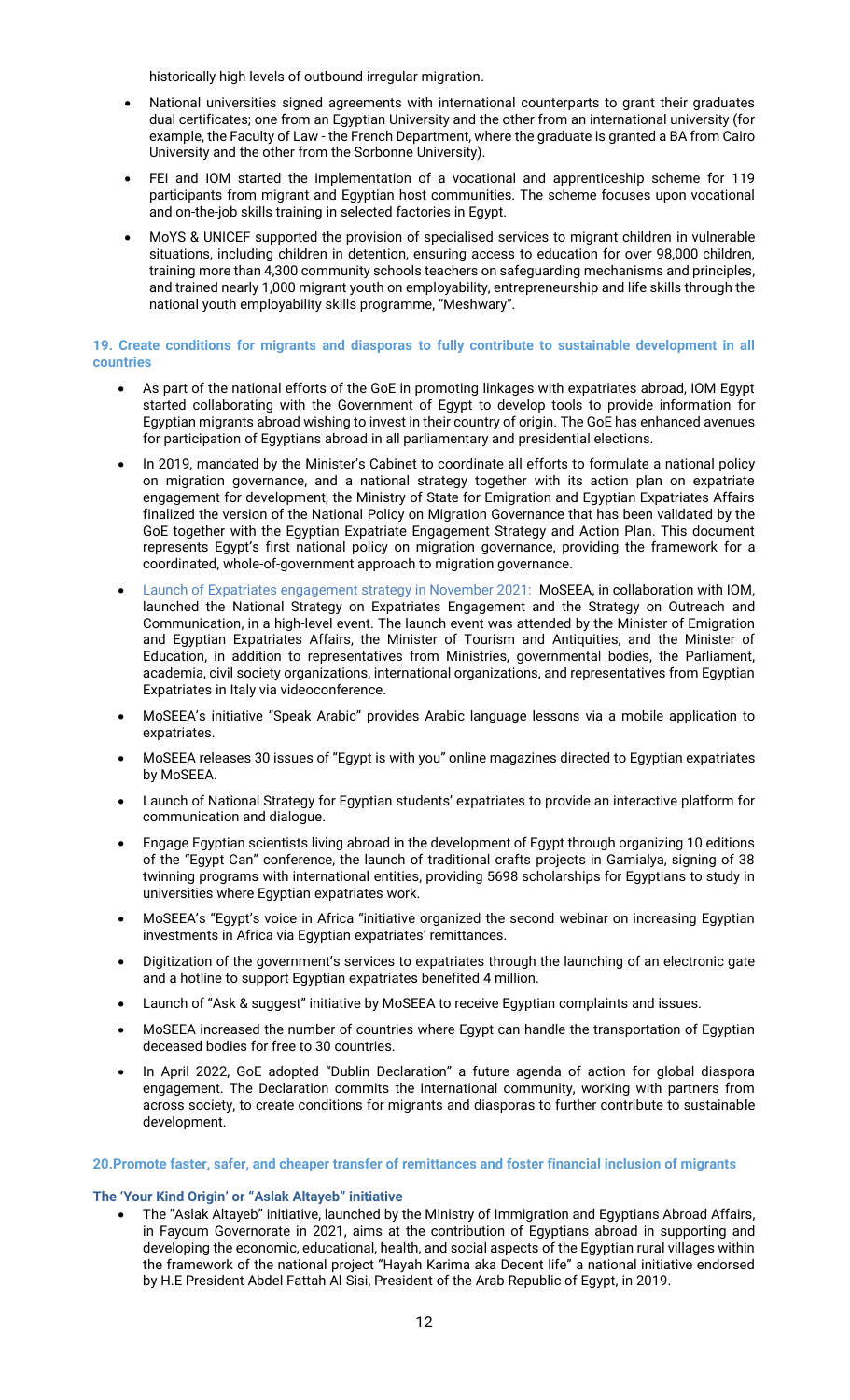- Egyptians abroad contribute in the "Aslak Altayeb" initiative to build a truly decent life for the different categories of eligible persons in the villages with higher numbers for irregular migration, which are among the villages targeted for development in the "Hayah Karima" initiative, to raise the standard of living for the people of these villages and to attain the concept of sustainable villages.
- Main key activity of the initiative is the implementation of several infrastructure projects for citizens in different governorates, starting with the Fayoum governorate in Egypt, one of the top ten governorate with a high rate of irregular migration.

#### **Other achievements**

- GoE has been working to establish a policy framework on migration governance and a dedicated national strategy for expatriate engagement. This policy and strategy aim at putting forward mechanisms for enhancing remittance transaction flows and information transparency. Part of the interventions under the strategy will work to increase access of remittance flows to geographically remote communities across Egypt.
- Egypt was one of the first countries to join the International Call to Action: "Remittances in Crisis: How to Keep Them Flowing" when launched in May 2020. This initiative is spearheaded by the Embassy of Switzerland and the Embassy of the United Kingdom, in order to mitigate and combat the negative socioeconomic impacts of COVID-19, on migrants and the local economy. The Call to Action is designed to highlight the vital role that remittances play in supporting hundreds of millions of people around the world, and to generate momentum around a number of important measures that keep remittance flows moving in the crisis.
- MoM through its labor representation offices held bilateral agreements to facilitate the transfer of remittances.

## **21. Cooperate in facilitating safe and dignified return and readmission, as well as sustainable reintegration**

- Egypt has concluded several bilateral agreements for the facilitation of voluntary return of Egyptian migrants abroad.
- Egypt facilitated the return of Egyptians stranded abroad and Egyptian immigrants during the COVID-19 outbreak.
- The GoE cooperates with IOM Egypt's Assisted Voluntary Return and Reintegration (AVRR) programme, which has helped it become one of the largest AVRR programmes across North Africa. Together with the AVRR services, pre-departure medical screenings, pre-and post-arrival medical and surgical interventions, and medical escorts were provided.
- MoSEEA formed a technical committee to provide the returnees with training in national projects or small and medium enterprises.

#### **22. Establish mechanisms for the portability of social security entitlements and earned benefits**

- Egypt has bilateral agreements with several countries to ensure the portability of social security entitlements.
- Capacity building for key stakeholders including MoSS, MoM and the Egyptian Federation for Labour Union is a priority to ensure better social protection for Egyptian workers abroad. One of the main objectives of the previously mentioned THAMM programme is related to addressing gaps in social protection for migrant workers.
- Meanwhile, the Egyptian law provides full protection for social security entitlements for foreign workers on an equal footing as the Egyptian workers and the MoSS regularly monitor the fulfillment of enterprises of this law.

## **23. Strengthen international cooperation and global partnerships for safe, orderly, and regular migration**

- Throughout 2019 four dialogue workshops under the labor mobility pillar including two regional workshops, one of which is on ethical recruitment. Additionally, national workshops are planned to support the government action plan on labor migration management.
- Egypt joined the Global Policy Network on Recruitment in July 2021 and has been actively participating in thematic group meetings with more than 28 member states.
- Egypt is currently a member of five ISCMs. These are the Pan-African Forum on Migration (PAFOM), the Arab Regional Consultative Process on Migration and Refugee Affairs (ARCP), the Migration Dialogue from the Common Market for Eastern and Southern Africa Member States (MIDCOM), the African Union Horn of Africa Initiative on Human Trafficking and Smuggling of Migrants (AU HoAI), the EU-Horn of Africa Migration Route Initiative (Khartoum Process) in which Egypt is a core country, and finally the Global Forum on Migration and Development (GFMD), in which Egypt is a member of the Steering Group, participates in a number of committees and working groups and heads the Committee on long-term financing.
- Egypt hosted the first Regional Forum for Knowledge Exchange and Cooperation among National Coordinating bodies to combat human trafficking and migrant smuggling along the Central and Western Mediterranean Migration Routes, where 18 African countries participated.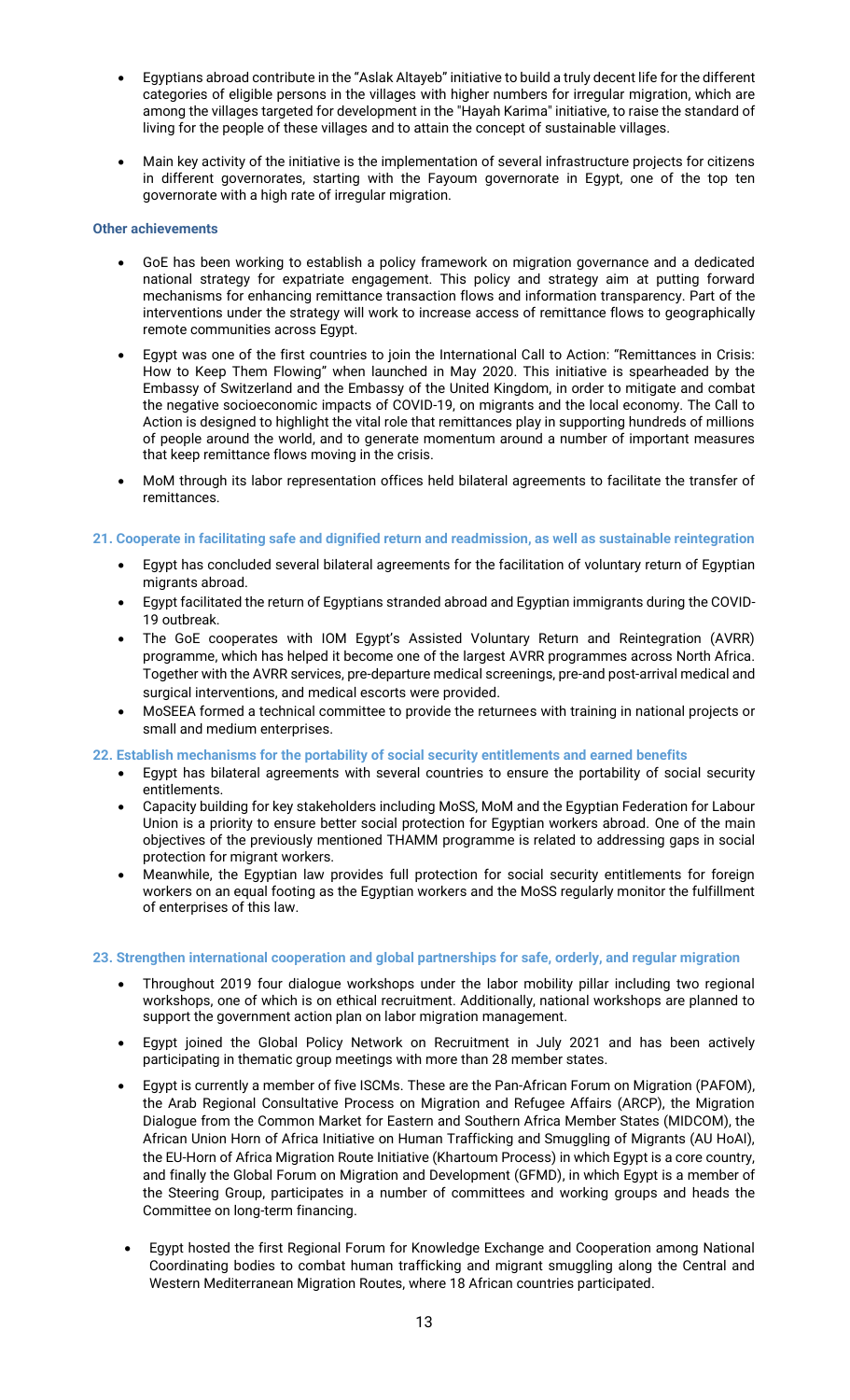- It also held the Africa-Europe Prosecutors conference on International Judicial Cooperation on Investigating and Prosecution of TiP and SoM. 25 general prosecutor s participated.
- NCCPIM&TiP launched and implemented the Itepa Project, a Joint Egyptian-Italian project to conduct a series of workshops to train police from 22 African countries in combating human trafficking and irregular migration. Other trainings were also given to African officials on combating irregular migration.
- The GoE established in 2019 a **National Migration Committee** to tackle and coordinate all migrationrelated matters. The establishment of the committee came as a response to the recommendations of joint UNCT Egypt Report in the context of Egypt's third UPR cycle.
- The government of Egypt participated in the Regional Conference on the Global Compact for Safe, Orderly and Regular Migration: Implementation and Policy Implications for the Arab Region in Cairo on the 3rd and 4th of December 2019 and the Capacity-building Workshop on Migration Governance in the Arab Region also in Cairo on the 5th December 2019; held with Migration Focal Points from Arab States including Egypt, co-organized by IOM, ESCWA and the League of Arab States.
- The government of Egypt also actively participated in the two Capacity Building Workshops on the Regional Review of the Global Compact for Safe, Orderly and Regular Migration in the Arab Region on 25 June 2020 and 14 August 2020, together with the representatives from 14 other Arab Member States, co-organized online by IOM, ESCWA and the League of Arab States in cooperation with the Regional UN Network on Migration.
- Since February 2022, the Government of Egypt has exerted efforts in order to address the relevant situations of Ukrainian family members with close-to-expiration documentation. The Government of Egypt has also facilitated the return of Egyptians from Ukraine.
- Moreover, Egypt's Ministry of Tourism and Antiquities (MoTA) announced that all Ukrainian tourists will be permitted additional stay in Egypt, including at their respective hotels and the government fully covered the cost of their accommodation, until their safe return was facilitated. The Ministry also availed hotlines to facilitate requests for support. Hotlines were available 24/7 and with English, Ukrainian and Russian language services.
- MoSEEA activated MoUs and protocols with 15 international entities to support migration governance, prevent irregular migration, and provide alternatives to youth.

## *4.* **Means of implementation** *(suggested 500 words)*

- The mobilization of the means of implementation are varied in nature. These depend on the specificities of the objective in mind and the implementing body. Throughout the implementation phase, the GoE identified the need for an enhancement of capacity in several sectors – data collection and analysis being one of the most crucial and cross-cutting ones. In this light, the government led the creation of the Migration Data Analysis Unit (MDAU) under the auspices of the Central Agency for Public Mobilization and Statistics (CAPMAS), which aims to address the main gaps and needs with regards to migration data by conducting periodic assessments and data collection exercises to produce updated and accurate statistics on migration issues to support the development of evidence-based policy and enhance migration management in Egypt.
- As per the information used in the process of implementation, the government has primarily relied on existing sources at the national and local level. It has also made use of the already mentioned mechanisms such as the Migration Affairs Committee for the advancement of the review.

## *5.* **Next steps** *(suggested 500 words)*

- At the regional level and drawing from the issues identified during the national review, Egypt aims at prioritizing a series of key action points. Egypt envisions a prioritization of a more cohesive set of policies for host countries of migrants, together with strengthening international dialogue and cooperation. The constant influx of migrants who flee wars and political instability and reside in Egypt without seeking protection as refugees can place a societal, political and economic burden for the host nations. The international community and the global efforts to improve migration governance often lack coherent policies that create common ground for understanding differences between origin, transit and destination countries. It stresses the importance to provide countries with higher number of migrants proportionally to the resident population - which are often the ones at the front line of the migratory flows.
- Likewise, the role of the League of Arab States (LAS) and the African Union may be enhanced in the coordination of the GCM implementation, and the exchange of best practices, knowledge and information between various countries in the region through ISCMs. A proposal for the latter can be